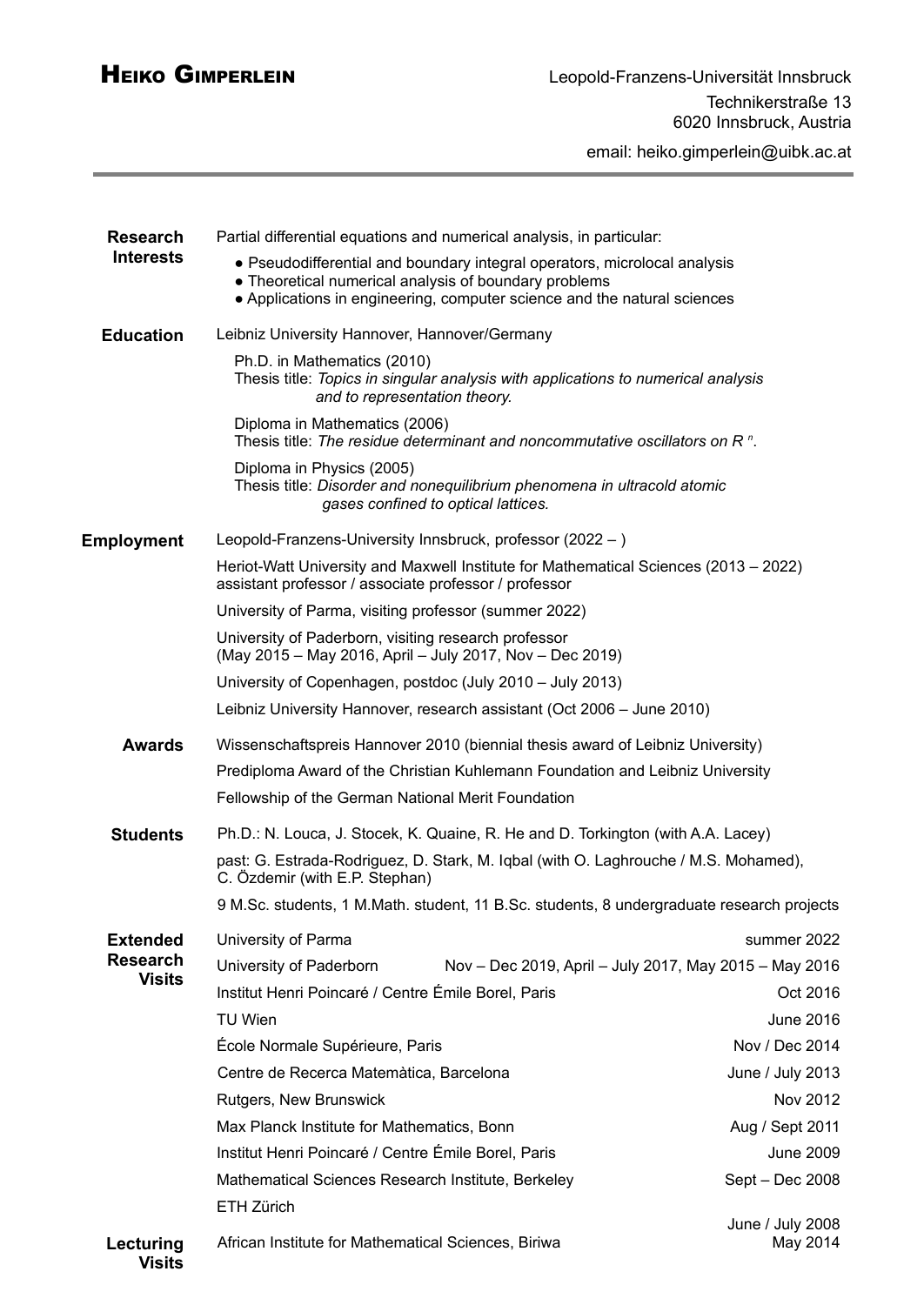## HEIKO GIMPERLEIN

| <b>Invited Talks</b><br>(since 2010) | More than 50 invited talks at international mathematics and engineering conferences.                                                                                                    |  |
|--------------------------------------|-----------------------------------------------------------------------------------------------------------------------------------------------------------------------------------------|--|
|                                      | More than 45 invited talks in departmental seminars since 2010, e.g. in Bonn, Oxford,<br>Paris, Stanford.                                                                               |  |
| <b>Grants</b>                        | Danish Science Foundation FNU research grant (2010–2012)                                                                                                                                |  |
|                                      | EPSRC Impact Acceleration Account award (2016–2017)                                                                                                                                     |  |
|                                      | Numerous smaller grants for conference organization, Ph.D. positions and research<br>beyond departmental resources (e.g. Clay Institute, MSRI, London Math. Society)                    |  |
| <b>Conference Or-</b><br>ganization  | International conferences:                                                                                                                                                              |  |
|                                      | From Individual to Collective Behaviour in Biological and Robotic Systems<br>(International Centre for Mathematical Sciences, Edinburgh, 2022)                                          |  |
|                                      | Convex Integration and Nonlinear Partial Differential Equations<br>(International Centre for Mathematical Sciences, Edinburgh, 2021)                                                    |  |
|                                      | <b>Models for Energetic Materials</b><br>(virtual workshop, 2021)                                                                                                                       |  |
|                                      | <b>Mathematical Modelling of Energetic Materials</b><br>(International Centre for Mathematical Sciences, Edinburgh, 2019)                                                               |  |
|                                      | Magnitude 2019: Analysis, Category Theory, Applications<br>(Edinburgh, 2019)                                                                                                            |  |
|                                      | Recent Advances in Enriched Finite and Boundary Element Methods<br>(minisymposium, European Conference on Computational Mechanics, Glasgow, 2018)                                       |  |
|                                      | <b>Prediction and Data Assimilation for Nonlocal Diffusions</b><br>(International Centre for Mathematical Sciences, Edinburgh, 2018)                                                    |  |
|                                      | Nonlinear Analysis and the Physical and Biological Sciences<br>(International Centre for Mathematical Sciences, Edinburgh, 2018)                                                        |  |
|                                      | 50th Anniversary Meeting of the North British Functional Analysis Seminar<br>(International Centre for Mathematical Sciences, Edinburgh, 2018)                                          |  |
|                                      | Edinburgh Mathematical Society - Catalan Mathematical Society Joint Meeting<br>(International Centre for Mathematical Sciences, Edinburgh, 2017)                                        |  |
|                                      | Advances in Structural Engineering and Civil Engineering Materials<br>(National Telford Institute, Edinburgh, 2017)                                                                     |  |
|                                      | Numerical Methods for Interface and Multiphysics Problems<br>(minisymposium, 27 <sup>th</sup> biennial Numerical Analysis conference, Strathclyde, 2017)                                |  |
|                                      | <b>Recent Advances in Enriched Finite and Boundary Element Methods</b><br>(minisymposium, 15 <sup>th</sup> MAFELAP conference, London, 2016)                                            |  |
|                                      | Boundary Integral Equations - Analysis and Computation<br>(International Centre for Mathematical Sciences, Edinburgh, 2014)                                                             |  |
|                                      | Graduate schools:                                                                                                                                                                       |  |
|                                      | 1st, 2 <sup>nd</sup> and 3 <sup>rd</sup> Maxwell Institute Graduate School on Evolution Equations<br>(International Centre for Mathematical Sciences, Edinburgh, 2014, 2015 resp. 2017) |  |
|                                      | Workshop / Ph.D. course on Spectral Theory (Copenhagen, 2012)                                                                                                                           |  |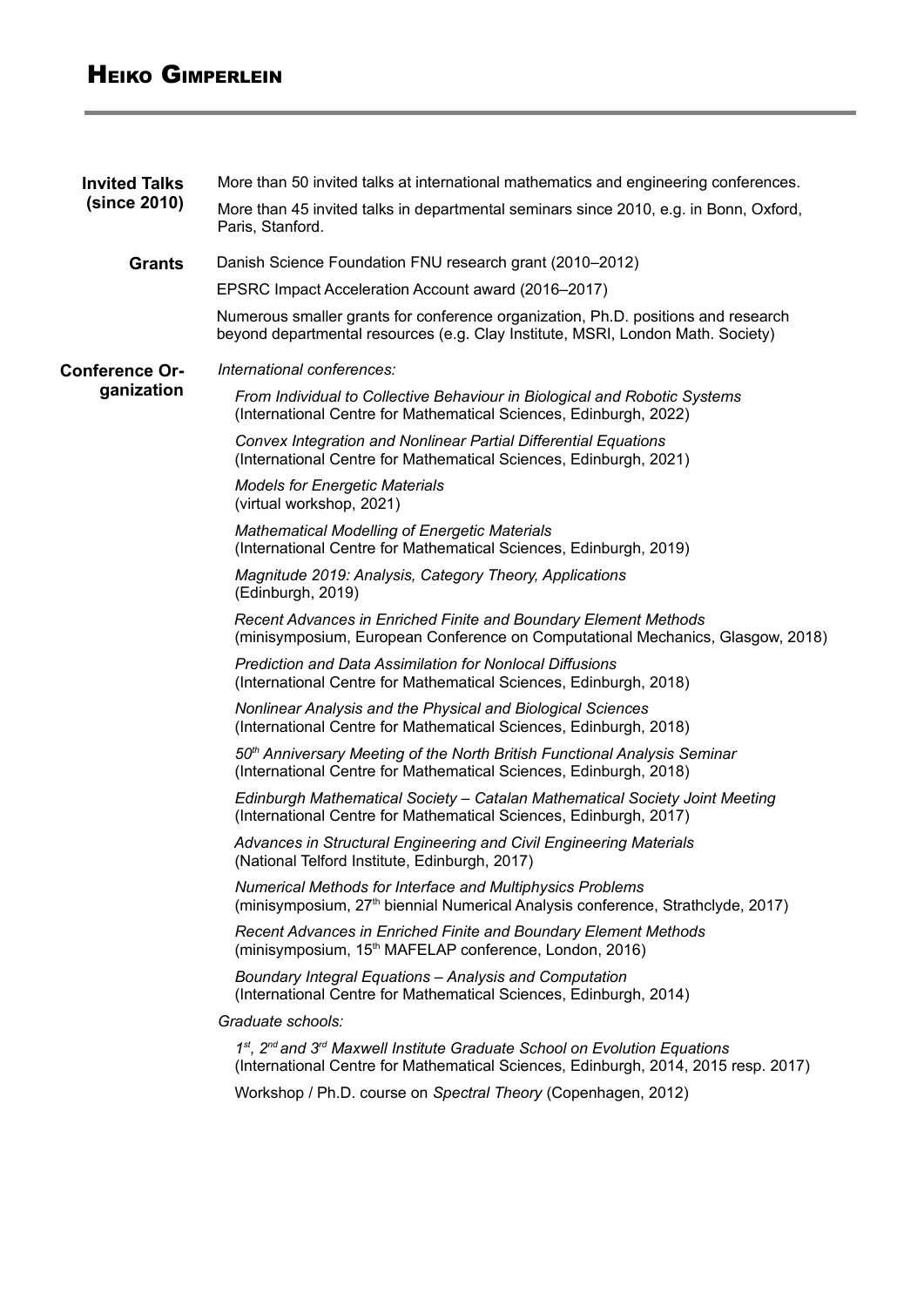| <b>Activities</b>   | Head of Unit for Engineering Mathematics $(2022 - )$                                                                                                                                                                                                                                                                                                                                                                                                                                                                                                                                                                                                                                                                                                                                                                                                                                                                                                                                                                                                                                                                                                                                                                                         |  |  |
|---------------------|----------------------------------------------------------------------------------------------------------------------------------------------------------------------------------------------------------------------------------------------------------------------------------------------------------------------------------------------------------------------------------------------------------------------------------------------------------------------------------------------------------------------------------------------------------------------------------------------------------------------------------------------------------------------------------------------------------------------------------------------------------------------------------------------------------------------------------------------------------------------------------------------------------------------------------------------------------------------------------------------------------------------------------------------------------------------------------------------------------------------------------------------------------------------------------------------------------------------------------------------|--|--|
| and Service         | Organizer of Analysis seminar (2014 – 2015, 2016 – 2022)                                                                                                                                                                                                                                                                                                                                                                                                                                                                                                                                                                                                                                                                                                                                                                                                                                                                                                                                                                                                                                                                                                                                                                                     |  |  |
|                     | Maxwell Mini-Symposia Analysis and its Applications, resp. PDE (Feb 2015 - 2022)                                                                                                                                                                                                                                                                                                                                                                                                                                                                                                                                                                                                                                                                                                                                                                                                                                                                                                                                                                                                                                                                                                                                                             |  |  |
|                     | Theme head for Analysis in Scottish Mathematical Sciences Training Centre (2017 - 2022)                                                                                                                                                                                                                                                                                                                                                                                                                                                                                                                                                                                                                                                                                                                                                                                                                                                                                                                                                                                                                                                                                                                                                      |  |  |
|                     | Department representative on<br>North British Functional Analysis Seminar (2014 – 2021),<br>Edinburgh Mathematical Society General Committee (2013 - 2016).                                                                                                                                                                                                                                                                                                                                                                                                                                                                                                                                                                                                                                                                                                                                                                                                                                                                                                                                                                                                                                                                                  |  |  |
|                     | Acting Director for Training of the EPSRC Centre for Doctoral Training MIGSAA (2017,<br>deputy 2015 - 2016)                                                                                                                                                                                                                                                                                                                                                                                                                                                                                                                                                                                                                                                                                                                                                                                                                                                                                                                                                                                                                                                                                                                                  |  |  |
|                     | Member of Mathematics Undergraduate Board of Studies (2014 - 2015)                                                                                                                                                                                                                                                                                                                                                                                                                                                                                                                                                                                                                                                                                                                                                                                                                                                                                                                                                                                                                                                                                                                                                                           |  |  |
| <b>Teaching</b>     | Mathematics:                                                                                                                                                                                                                                                                                                                                                                                                                                                                                                                                                                                                                                                                                                                                                                                                                                                                                                                                                                                                                                                                                                                                                                                                                                 |  |  |
|                     | M.Sc. course Numerical Methods for Differential & Integral Equations (Parma)<br>Spring 2022<br>B.Sc. course Mathematics for Engineers and Scientists D<br>Spring 2021<br>Ph.D. course Variational Methods for PDEs (with D. Coutand)<br>Spring 2021<br>M.Sc. course Research and Industry Topics<br>Spring 2020<br>Ph.D. course Variational Methods for PDEs (with J.M. Ball)<br>Spring 2019<br>Spring 2018 / 20<br>Ph.D. course Numerical Analysis<br>Ph.D. course Harmonic Analysis and Function Spaces (broadcast via SMSTC) Spring 2017<br><b>Fall 2016</b><br>B.Sc. course Mathematics for Direct Entrants (for students starting in Year 2)<br>Ph.D. short course Interface and Contact Problems (TU Wien)<br><b>June 2016</b><br>Ph.D. course Functional Analysis (broadcast, SMSTC)<br>Spring 2015/17/18/19/20/21<br>Ph.D. course Elliptic and Parabolic PDEs (broadcast, SMSTC)<br>Spring 2015/17/18/19/20<br>B.Sc. course Numerical Analysis A<br>Spring 2014 / 15<br>M.Sc./Ph.D. course Pseudodifferential Operators and Spectral Theory<br>Fall/Winter 2011<br>M.Sc. course Differential Operators and Function Spaces II<br>Summer 2011 / 12<br><b>Fall 2010</b><br>B.Sc. course Introduction to Partial Differential Equations |  |  |
| <b>Preprints</b>    | preprints and publications are available at www.macs.hw.ac.uk/~hg94                                                                                                                                                                                                                                                                                                                                                                                                                                                                                                                                                                                                                                                                                                                                                                                                                                                                                                                                                                                                                                                                                                                                                                          |  |  |
|                     | with A. Aimi, G. Di Credico, E. P. Stephan, Higher-order time domain boundary elements for<br>elastodynamics - graded meshes and hp-versions.                                                                                                                                                                                                                                                                                                                                                                                                                                                                                                                                                                                                                                                                                                                                                                                                                                                                                                                                                                                                                                                                                                |  |  |
|                     | with M. Goffeng, N. Louca, The magnitude and spectral geometry.<br>(+ invited blog post at n-Category Cafe, https://golem.ph.utexas.edu/category)                                                                                                                                                                                                                                                                                                                                                                                                                                                                                                                                                                                                                                                                                                                                                                                                                                                                                                                                                                                                                                                                                            |  |  |
|                     | with M. Goffeng, N. Louca, Semiclassical analysis of a nonlocal boundary value problem re-<br>lated to magnitude.                                                                                                                                                                                                                                                                                                                                                                                                                                                                                                                                                                                                                                                                                                                                                                                                                                                                                                                                                                                                                                                                                                                            |  |  |
|                     | with R. He, A. A. Lacey, Quenching for a semilinear wave equation for MEMS.                                                                                                                                                                                                                                                                                                                                                                                                                                                                                                                                                                                                                                                                                                                                                                                                                                                                                                                                                                                                                                                                                                                                                                  |  |  |
|                     | with G. Estrada-Rodriguez, J. Stocek, Nonlocal interface problems: Modelling, regularity,<br>finite element approximation.                                                                                                                                                                                                                                                                                                                                                                                                                                                                                                                                                                                                                                                                                                                                                                                                                                                                                                                                                                                                                                                                                                                   |  |  |
|                     | with E. P. Stephan, Adaptive FE-BE coupling for strongly nonlinear transmission<br>problems with friction II.                                                                                                                                                                                                                                                                                                                                                                                                                                                                                                                                                                                                                                                                                                                                                                                                                                                                                                                                                                                                                                                                                                                                |  |  |
| <b>Publications</b> | with B. Krötz, J. J. Kuit and H. Schlichtkrull, A Paley-Wiener theorem for Harish-Chandra<br>modules, Cambridge Journal of Mathematics (2022).                                                                                                                                                                                                                                                                                                                                                                                                                                                                                                                                                                                                                                                                                                                                                                                                                                                                                                                                                                                                                                                                                               |  |  |
|                     | with M. Goffeng, The Willmore energy and the magnitude of Euclidean domains,<br>Proceedings of the American Mathematical Society (2022).                                                                                                                                                                                                                                                                                                                                                                                                                                                                                                                                                                                                                                                                                                                                                                                                                                                                                                                                                                                                                                                                                                     |  |  |
|                     | with M. Dragone, S. Duncan, G. Estrada-Rodriguez, J. Stocek, P. Vargas, Efficient quantita-<br>tive assessment of robotic swarms: Coverage and targeting Levy strategies, Bioinspiration &<br>Biomimetics 17 (2022), 036006.                                                                                                                                                                                                                                                                                                                                                                                                                                                                                                                                                                                                                                                                                                                                                                                                                                                                                                                                                                                                                 |  |  |
|                     | with J. Stocek, C. Urzua-Torres, Optimal operator preconditioning for pseudodifferential<br>boundary problems, Numerische Mathematik 148 (2021), $1 - 41$ .                                                                                                                                                                                                                                                                                                                                                                                                                                                                                                                                                                                                                                                                                                                                                                                                                                                                                                                                                                                                                                                                                  |  |  |
|                     | with M. Goffeng, On the magnitude function of domains in Euclidean space, American Jour-<br>nal of Mathematics 143 (2021), 939 - 967.<br>(+ 4 invited blog posts at n-Category Cafe, https://golem.ph.utexas.edu/category)                                                                                                                                                                                                                                                                                                                                                                                                                                                                                                                                                                                                                                                                                                                                                                                                                                                                                                                                                                                                                   |  |  |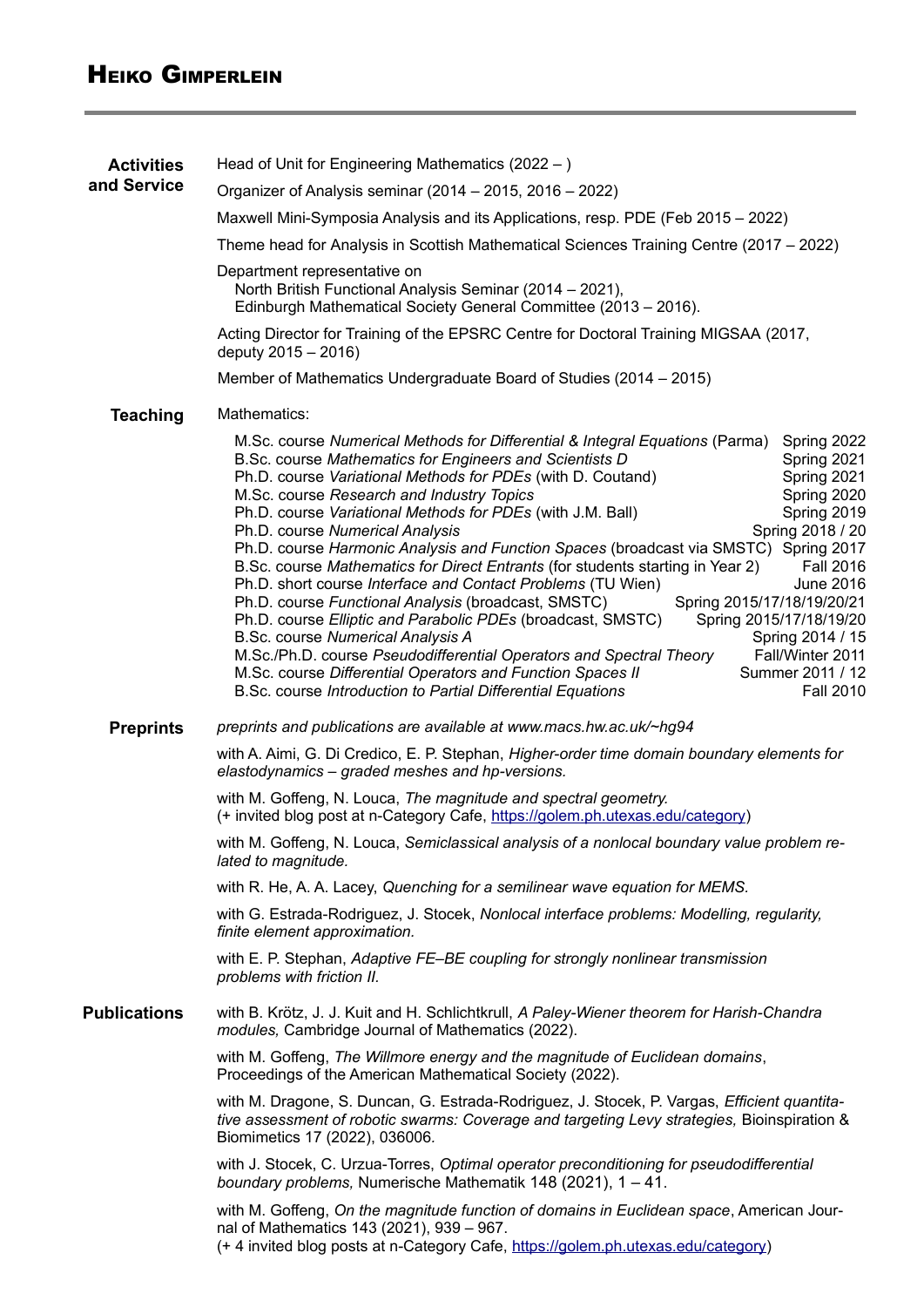with B. Krötz, *On Sobolev norms for Lie group representations*, Journal of Functional Analysis 280 (2021), 108882.

with S. Bernardi, G. Estrada-Rodriguez, K. J. Painter, *Macroscopic descriptions of followerleader systems*, Kinetic and Related Models 14 (2021), 981 – 1002.

with M. Maischak and E. P. Stephan, *FE–BE coupling for a transmission problem involving microstructure*, Journal of Applied and Numerical Optimization 3 (2021), 315 – 331.

with C. Özdemir, D. Stark and E. P. Stephan, *A residual a posteriori error estimate for the time-domain boundary element method*, Numerische Mathematik 146 (2020), 239 – 280.

with G. Estrada-Rodriguez and E. Estrada, *Metaplex networks: Influence of the exo-endo structure of complex systems on diffusion,* SIAM Review 62 (2020), 617 – 645, Research Spotlights.

with M. Iqbal, O. Laghrouche, M. S. Mohamed and D. Stark, *Local adaptive q-enrichments and generalized finite elements for transient heat diffusion problems,* Computer Methods in Applied Mechanics and Engineering 372 (2020), 113359.

with G. Estrada-Rodriguez, *Interacting particles with Levy strategies: limits of transport equations for swarm robotic systems,* SIAM Journal on Applied Mathematics 80 (2020), 476 – 498.

with K. Alam, M. Iqbal, O. Laghrouche and M. S. Mohamed, *A residual a posteriori error estimate for partition of unity finite elements for three dimensional transient heat diffusion prob ‐ lems using multiple global enrichment functions,* International Journal for Numerical Methods in Engineering 121 (2020), 2727 – 2746.

with C. Özdemir and E. P. Stephan, *A time-dependent FEM-BEM coupling method for fluid-structure interaction in 3d*, Applied Numerical Mathematics 152 (2020), 49 – 65.

with K. Alam, M. Iqbal, M. S. Mohamed and O. Laghrouche, *Effect of enrichment functions on GFEM solutions of time-dependent conduction heat transfer problems*, Applied Mathematical Modelling 85 (2020), 89 – 106.

with C. Özdemir, D. Stark and E. P. Stephan, *hp-version time domain boundary elements for the wave equation on quasi-uniform meshes,* Computer Methods in Applied Mechanics and Engineering 356 (2019), 145 – 174.

with J. Stocek, *Space-time adaptive finite elements for nonlocal parabolic variational inequalities,* Computer Methods in Applied Mechanics and Engineering 352 (2019), 137-171.

with G. Estrada-Rodriguez, K. J. Painter and J. Stocek, *Space-time fractional diffusion in cell movement models with delay,* Mathematical Models and Methods in Applied Sciences 29 (2019), 65 – 88.

with M. Goffeng, *Commutator estimates on contact manifolds and applications*, Journal of Noncommutative Geometry 13 (2019), 363 – 406.

with D. Stark, *Algorithmic aspects of enriched time domain boundary element methods*, Engineering Analysis with Boundary Elements 100 (2019), 118 – 124.

with F. Meyer, C. Özdemir, D. Stark and E. P. Stephan, *Boundary elements with mesh refinements for the wave equation*, Numerische Mathematik 139 (2018), 867 – 912.

with G. Estrada-Rodriguez and K. J. Painter, *Derivation of fractional Patlak-Keller-Segel equations for chemotactic superdiffusion,* SIAM Journal on Applied Mathematics 78 (2018), 1155 – 1173.

with F. Meyer, C. Özdemir and E. P. Stephan, *Time domain boundary elements for dynamic contact problems*, Computer Methods in Applied Mechanics and Engineering 333 (2018), 147 – 175.

with C. Özdemir and E. P. Stephan, *Time-domain boundary element methods for the Neumann problem: Error estimates and acoustic problems,* Journal of Computational Mathematics 36 (2018), 70 – 89, special issue.

with D. Stark, *On a preconditioner for time domain boundary element methods,* Engineering Analysis with Boundary Elements 96 (2018), 109 – 114.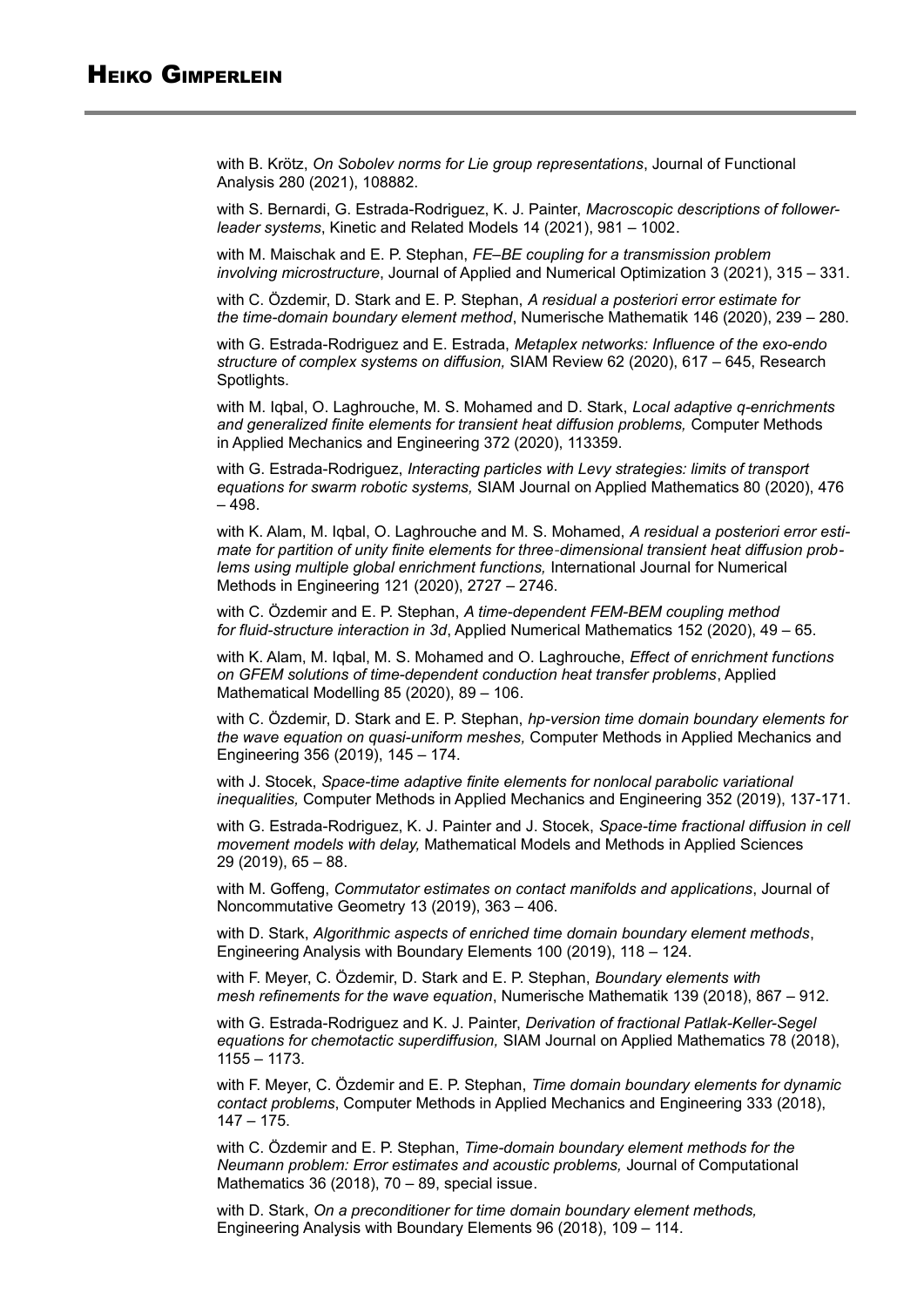with M. Goffeng, *Nonclassical spectral asymptotics and Dixmier traces: From circles to contact manifolds*, Forum of Mathematics, Sigma 5 (2017), e3, 57 pages.

with M. Iqbal, M. S. Mohamed and O. Laghrouche, *An a posteriori estimate for the generalized finite element method for transient heat diffusion problems,* International Journal for Numerical Methods in Engineering 110 (2017), 1103 – 1118.

with M. Maischak and E. P. Stephan, *Adaptive time-domain boundary element methods and engineering applications*, Journal of Integral Equations and Applications 29 (2017)*,* 75 – 105, invited review article.

with L. Banz, A. Issaoui and E. P. Stephan, *Stabilized mixed hp-BEM for frictional contact problems in linear elasticity*, Numerische Mathematik 135 (2017), 217 – 263.

with B. Krötz and H. Schlichtkrull, *Corrigendum – Analytic representation theory of Lie groups: General theory and analytic globalizations of Harish-Chandra modules,* Compositio Mathematica 153 (2017), 214 – 217.

with A. Waters, *A deterministic optimal design problem for the heat equation*, SIAM Journal on Control and Optimization 55 (2017), 51 – 69.

with C. Dappiaggi, S. Murro and A. Schenkel, *Wavefront sets and polarizations on supermanifolds*, Journal of Mathematical Physics 58 (2017), 023504, 16 pages.

with Z. Nezhi and E. P. Stephan, *A priori error estimates for a time-dependent boundary element method for the acoustic wave equation in a half-space*, Mathematical Methods in the Applied Sciences 40 (2017), 448 – 462, special issue.

with Q. T. Le Gia, M. Maischak and E. P. Stephan, *Solving approximate cloaking problems using finite element methods*, ANZIAM Journal 58 (2017), C162 – C174,proceedings CTAC.

with L. Banz, Z. Nezhi and E. P. Stephan, *Time-domain BEM for sound radiation of tires,*  Computational Mechanics 58 (2016), 45 – 57.

with A. Waters, *Stability analysis in magnetic resonance elastography II*, Journal of Mathematical Analysis and Applications 434 (2016), 1801 – 1812.

with A. Costea and E. P. Stephan, *A Nash–Hörmander iteration and boundary elements for the Molodensky problem,* Numerische Mathematik 127 (2014), 1 – 34.

with G. Grubb, *Heat kernel estimates for pseudodifferential operators, fractional Laplacians and Dirichlet-to-Neumann operators,* Journal of Evolution Equations 14 (2014), 49 – 83.

with L. Banz, A. Costea and E. P. Stephan, *Numerical simulations for the non-linear Molodensky problem*, Proceedings of the European Geosciences Union General Assembly 2013, Studia geophysica et geodaetica 58 (2014), 489 – 504.

with B. Krötz and C. Lienau, *Analytic factorization of Lie group representations*, Journal of Functional Analysis 262 (2012), 667 – 681.

with B. Krötz and H. Schlichtkrull, *Analytic representation theory of Lie groups: General theory and analytic globalizations of Harish-Chandra modules,* Compositio Mathematica 147 (2011), 1581 – 1607.

with M. Maischak, E. Schrohe and E. P. Stephan, *Adaptive FE–BE coupling for strongly nonlinear transmission problems with Coulomb friction*, Numerische Mathematik 117  $(2011)$ , 307 – 332.

with B. Krötz and H. Schlichtkrull, *Analytic globalizations of Harish-Chandra modules*, Oberwolfach Reports 7 (2010), 3050 – 3052, conference proceedings.

*Introduction to hyperbolic billiards*, Oberwolfach Reports 7 (2010), 961 – 964, conference proceedings.

with M. Maischak, E. Schrohe and E. P. Stephan, *A finite element / boundary element coupling method for strongly nonlinear transmission problems with contact,*  Oberwolfach Reports 5 (2008), 2077 – 2080, conference proceedings.

with S. Wessel, J. Schmiedmayer and L. Santos, *Random on-site interactions versus random potential in ultracold atoms in optical lattices,* Applied Physics B 82 (2006),  $217 - 224$ .